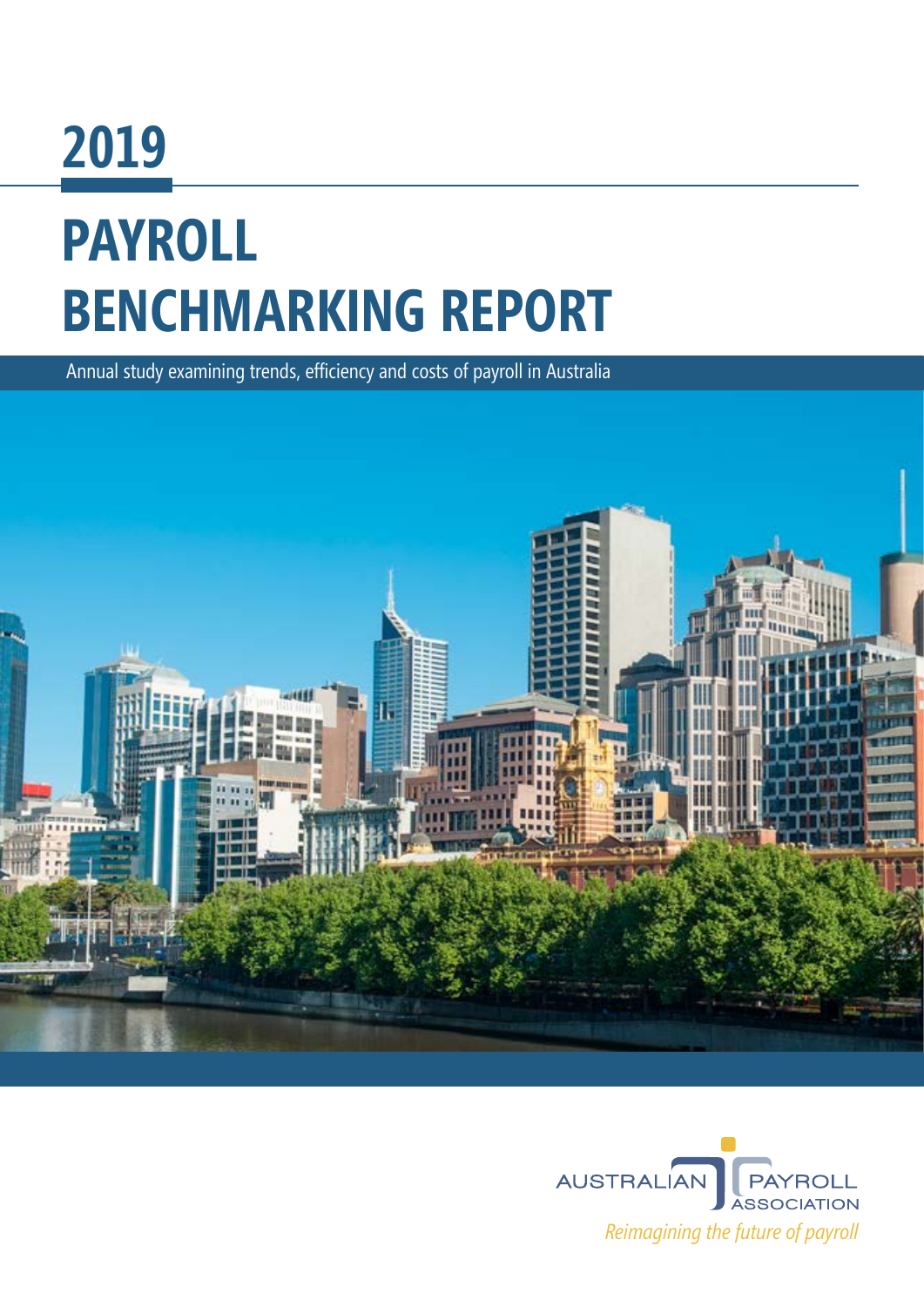Disclaimer and copyright:

Copyright Australian Payroll Association Pty Ltd. All Rights Reserved.

The information and data in Australian Payroll Association's 2019 Payroll Benchmarking Study was collected, analysed and compiled by Australian Payroll Association Pty Ltd.

Readers are free to cite, reference, share and quote information contained within this report as part of their own works with the appropriate credit to Australian Payroll Association.

**We request that all references made to the report are cited as "Australian Payroll Association 2019 Payroll Benchmarking Study."**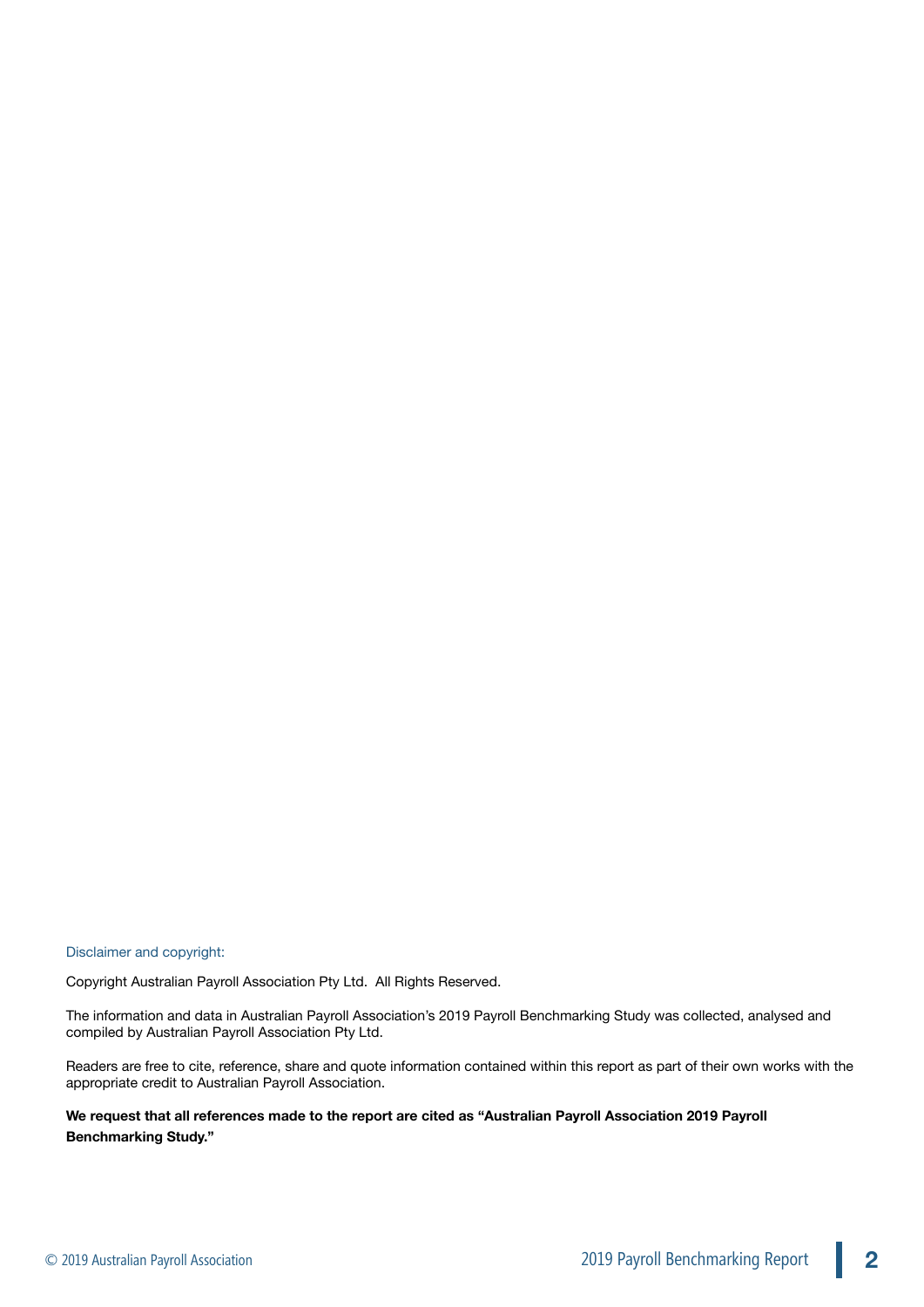

# **Introduction**

The 2019 Payroll Benchmarking Report accompanies Australian Payroll Association's annual payroll benchmarking study for Australian employers.

This year's survey received responses from 1,831 organisations who pay 1,577,853 employees and produce 48,915,846 payslips per annum. Since we started the benchmarking survey, we have collected data from 14,763 employers who have responded based on the production of more than 354 million payslips!

The survey respondents represented a wide variety of industries, geographical locations, levels of payroll complexity and employee populations and was conducted in December 2018 and January 2019.

The report analyses payroll costs and trends including staffing levels, technology and other costs as well as efficiency benchmarks and market share data.

This report provides payroll professionals and employers the opportunity to analyse their own benchmarks in comparison to industry standards, with a view to improving the efficiency and productivity of their payroll operation.

As author of the survey, Australian Payroll Association wishes to acknowledge and thank all payroll professionals and employers that participated in this important industry research.

Kind regards,

Tracy Angwin CEO Australian Payroll Association

**For assistance to benchmark your own payroll operation, please contact [benchmarking@austpayroll.com.au](mailto:benchmarking@austpayroll.com.au)**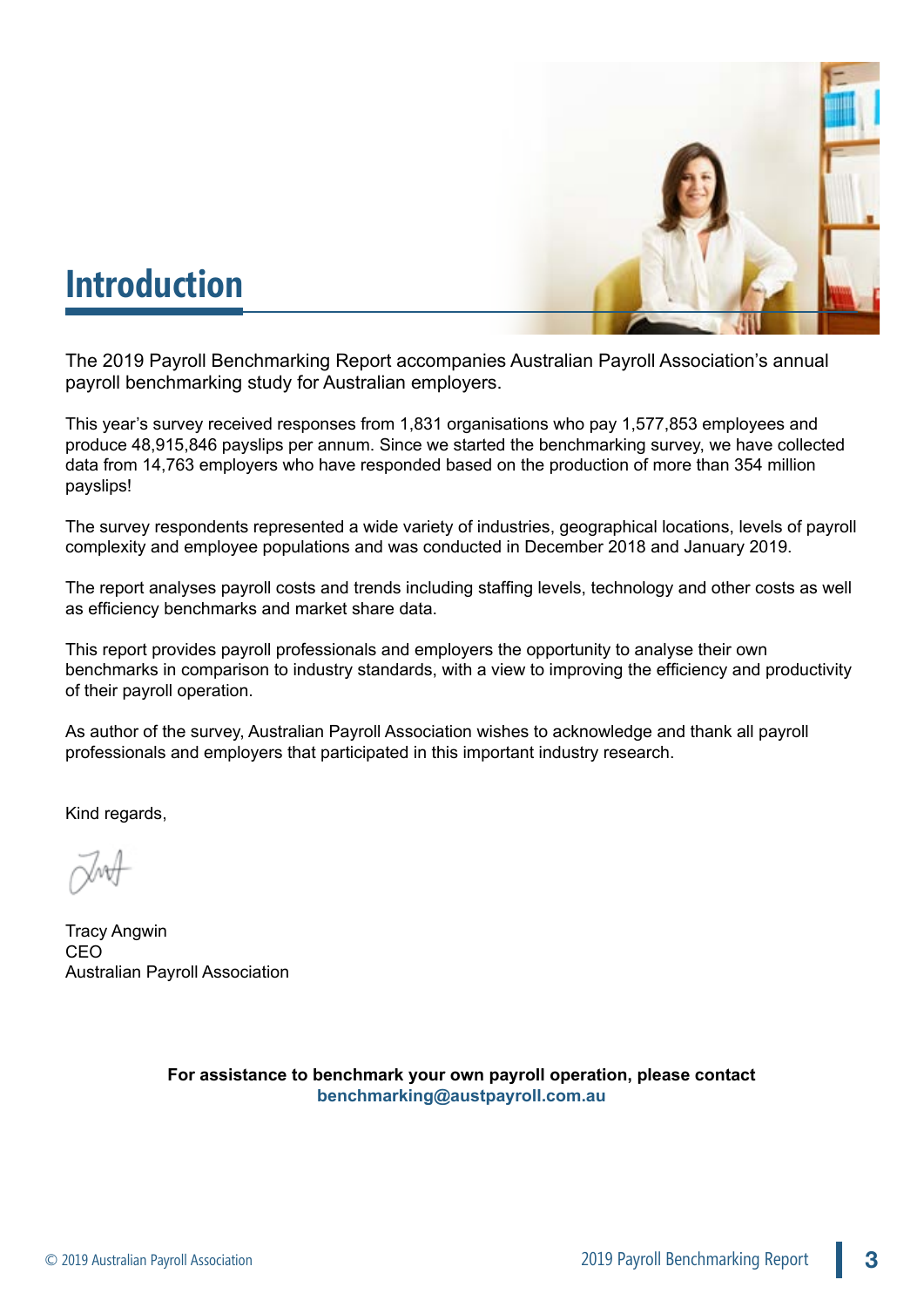# **Participant Profiles**

## **Employee population by pay cycle**

(Figure 1)



This report segments respondent organisations into categories based on the number of employees paid.

This gives a view to economies of scale as well as market share statistics for different sized organisations.

We break down the cost of the payroll function by payslip produced.

# **International Payroll**



## **International Payroll**

(Figure 2)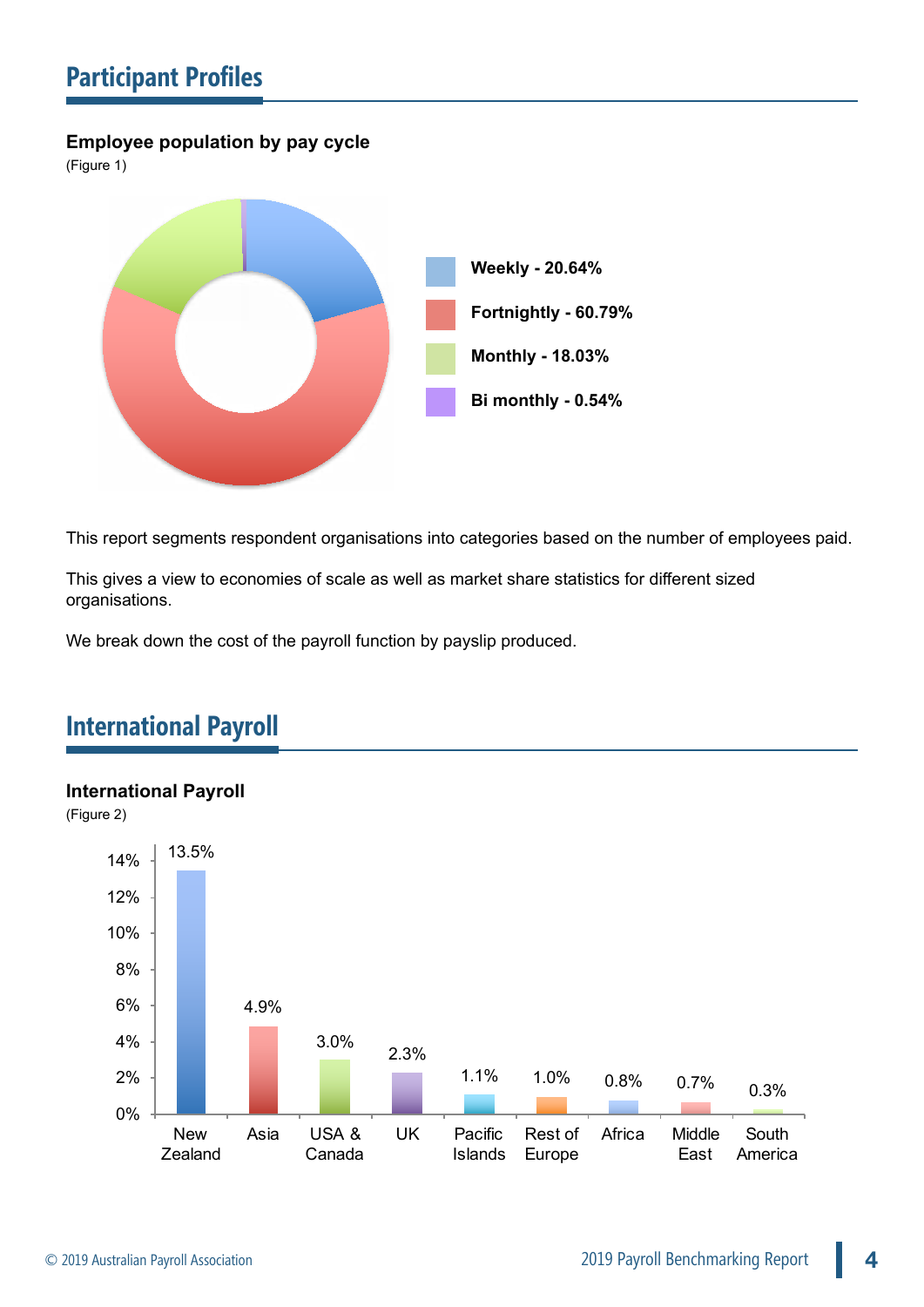Overall 62.1% of respondents had payroll reporting to finance which is up from 56.89% in 2018.

## **Payroll Reporting Lines**

(Figure 3)



## **HR vs Finance - based on employer size**

(Table 1)

|                       | <b>Employee numbers</b> |            |             |          |                             |           |  |  |
|-----------------------|-------------------------|------------|-------------|----------|-----------------------------|-----------|--|--|
| <b>Reporting Line</b> | $50$                    | $50 - 199$ | $200 - 499$ |          | $500 - 1,999$ 2,000 - 9,999 | $10,000+$ |  |  |
| <b>HR</b>             | 11.2%                   | 24.3%      | 35.5%       | $35.4\%$ | 37%                         | 26.7%     |  |  |
| Finance               | 61.1%                   | 70.3%      | 59.7%       | 58.9%    | 53%                         | 53.3%     |  |  |
| Other                 | 27.7%                   | $5.4\%$    | 4.8%        | 5.7%     | 10%                         | 20%       |  |  |

(Figure 4)

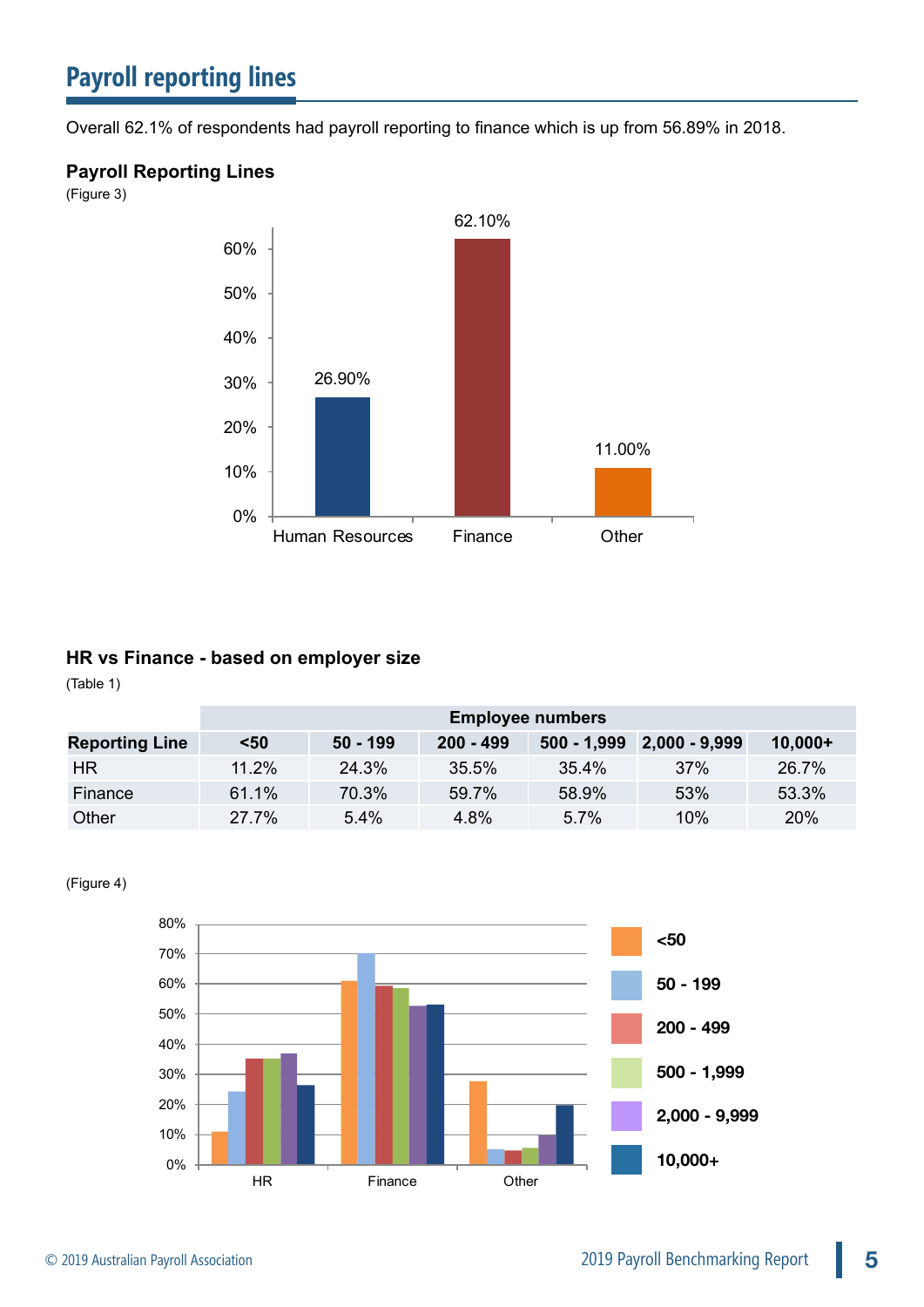# **Outsourced vs inhouse payroll**

Whilst the majority of Australian employers run an inhouse payroll function we are seeing a general increase in full or partial outsourcing in most employer sizes. This is in line with trends in the US and Europe albeit in smaller numbers.

Outsourced payrolls make up 32.5% of the survey respondents which is an increase from 2018 when outsourced payrolls made up 24.7% of survey respondents.

## **Outsourced vs Inhouse payroll**

(Figure 4)



## **Outsourced vs Inhouse payroll - Employee numbers**

(Table 2)

|            | <b>Employee numbers</b> |            |           |          |                             |           |  |  |  |
|------------|-------------------------|------------|-----------|----------|-----------------------------|-----------|--|--|--|
|            | $50$                    | $50 - 199$ | 200 - 499 |          | $500 - 1,999$ 2,000 - 9,999 | $10,000+$ |  |  |  |
| <b>Yes</b> | 31.9%                   | 33.7%      | 35.1%     | $33.1\%$ | $21.7\%$                    | 26.6%     |  |  |  |
| <b>No</b>  | 68.1%                   | 66.3%      | 64.9%     | 66.9%    | 78.3%                       | 73.4%     |  |  |  |

## **Average cost of Payslip**

(Table 3)

|            | <b>Employee numbers</b> |            |             |       |                             |            |  |  |  |
|------------|-------------------------|------------|-------------|-------|-----------------------------|------------|--|--|--|
|            | $50$                    | $50 - 199$ | $200 - 499$ |       | $500 - 1,999$ 2,000 - 9,999 | $10.000 +$ |  |  |  |
| Outsourced | 249.67                  | 60.97      | 32.73       | 17.70 | 7.88                        |            |  |  |  |
| Inhouse    | 221.59                  | 69.57      | 18.27       | 12.39 | 7.41                        |            |  |  |  |

We recommend payroll outsource providers ensure their teams are qualified to a minimum standard of Certificate IV in Payroll Administration (<www.payroll.edu.au>).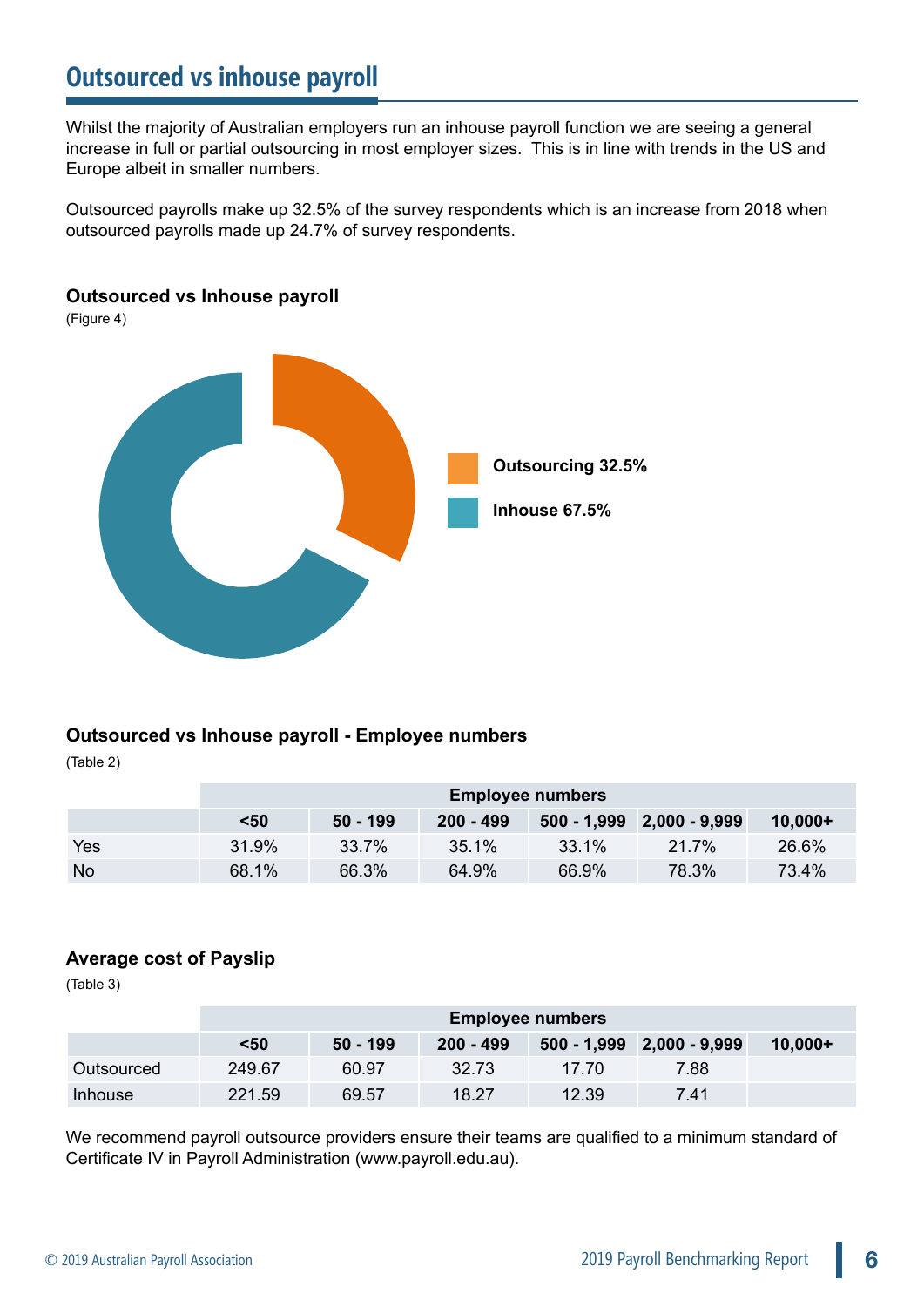# **Average salary by title and state/territory (incl super & bonus if applicable)**

|            | <b>Roles</b>                           |                                  |                          |                                         |                        |  |  |  |  |  |
|------------|----------------------------------------|----------------------------------|--------------------------|-----------------------------------------|------------------------|--|--|--|--|--|
|            | <b>Group Payroll</b><br><b>Manager</b> | <b>Payroll</b><br><b>Manager</b> | Team<br>Leader           | <b>Senior Payroll</b><br><b>Officer</b> | <b>Payroll Officer</b> |  |  |  |  |  |
| <b>ACT</b> | 118,833                                | 99,645                           | 121,825                  | 94,253                                  | 87,074                 |  |  |  |  |  |
| <b>NSW</b> | 160,037                                | 108,098                          | 99,566                   | 88,965                                  | 67,323                 |  |  |  |  |  |
| <b>NT</b>  | 120,450                                | 114,500                          | $\overline{\phantom{a}}$ | $\overline{\phantom{0}}$                | 76,000                 |  |  |  |  |  |
| <b>QLD</b> | 131,053                                | 94,051                           | 81,577                   | 66,104                                  | 65,126                 |  |  |  |  |  |
| <b>SA</b>  | 132,786                                | 108,990                          | 94,140                   | 76,880                                  | 68,491                 |  |  |  |  |  |
| <b>TAS</b> | 121,335                                | 74,193                           | $\overline{\phantom{a}}$ | 73,667                                  | 57,817                 |  |  |  |  |  |
| <b>VIC</b> | 123,401                                | 104,032                          | 105,556                  | 98,253                                  | 86,882                 |  |  |  |  |  |
| <b>WA</b>  | 136,688                                | 103,654                          | 113,007                  | 100,565                                 | 66,212                 |  |  |  |  |  |

(Table 4)

# **Average salary by title (incl super & bonus if applicable)**

This table shows the average salary by role across Australia.

| (Table 5)                         |         |
|-----------------------------------|---------|
| National or Group Payroll Manager | 142,028 |
| Payroll Manager                   | 102,966 |
| Team Leader                       | 99,486  |
| Senior Payroll Officer            | 89,581  |
| Payroll Officer                   | 73,599  |

# **Payroll Staff turnover**

The average staff turnover in payroll roles nationally is 12.67%, slightly higher than 2018 result of 11.92%.

# **Average cost per payslip**

Overall the total cost per payslip increased from the last survey with the largest increase being average salary per payslip.

Included in the total costs are:

## **Salary costs**

• payroll staff salaries and wages including superannuation

## **Technical costs**

• payroll, time and attendance and employee self service software and service costs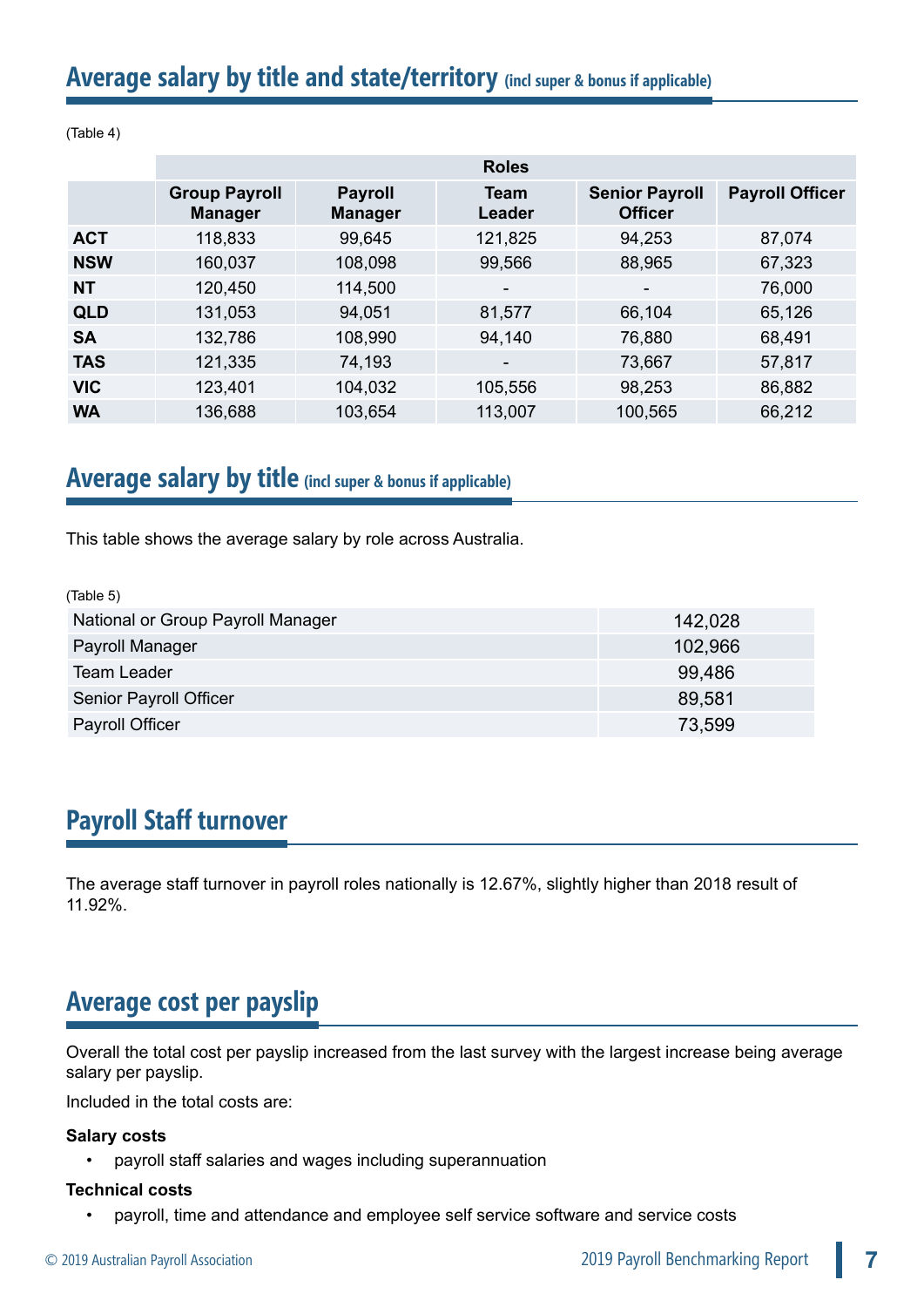## **Other costs**

- payroll consulting costs
- payroll recruitment costs
- payroll training costs
- payroll stationery costs
- payroll conference costs
- travel
- memberships

## **Average cost per payslip by industry**

(Table 6)

|                                             | <b>Employee numbers</b> |            |             |       |                           |                          |  |  |
|---------------------------------------------|-------------------------|------------|-------------|-------|---------------------------|--------------------------|--|--|
| <b>Industry</b>                             | $50$                    | $50 - 199$ | $200 - 499$ |       | 500 - 1,999 2,000 - 9,999 | $10,000+$                |  |  |
| Agriculture, Forestry & Fishing             | 188.57                  | 30.38      | 12.84       | 12.36 | 8.61                      | 3.70                     |  |  |
| Arts & Recreation                           | 173.48                  | 37.64      | 14.21       | 4.73  | 4.91                      | 2.44                     |  |  |
| Construction                                | 143.81                  | 49.53      | 28.71       | 12.79 | 7.54                      |                          |  |  |
| <b>Education &amp; Training</b>             | 140.71                  | 23.41      | 17.21       | 11.74 | 9.01                      | 4.84                     |  |  |
| <b>Utilities</b>                            | 276.33                  | 36.81      | 17.78       | 14.35 | 8.32                      |                          |  |  |
| Finance & Insurance                         | 217.38                  | 53.40      | 25.36       | 16.13 | 6.68                      | $\overline{\phantom{a}}$ |  |  |
| <b>Commonwealth Government</b>              | 676.85                  | 66.26      | 21.28       | 15.92 | 15.93                     |                          |  |  |
| <b>Local Government</b>                     |                         | 31.35      | 17.20       | 12.92 | 5.56                      | $\overline{\phantom{a}}$ |  |  |
| State Government                            |                         | 43.08      | 23.32       | 17.87 |                           | 10.66                    |  |  |
| Healthcare                                  | 215.22                  | 38.90      | 20.04       | 13.87 | 5.80                      | 5.14                     |  |  |
| Hospitality                                 | 112.57                  | 23.35      | 9.09        | 7.84  | 6.11                      |                          |  |  |
| Information, Media & Telco                  | 404.36                  | 94.50      | 46.32       | 14.26 | 6.55                      | -                        |  |  |
| Manufacturing                               | 116.82                  | 34.99      | 13.64       | 8.73  | 5.89                      | $\overline{\phantom{a}}$ |  |  |
| Mining                                      | 591.65                  | 41.95      | 20.92       | 14.45 | 14.98                     |                          |  |  |
| Not for profit                              | 237.53                  | 42.11      | 16.53       | 12.36 | 6.47                      | $\overline{\phantom{a}}$ |  |  |
| <b>Personal Services</b>                    | 152.65                  | 41.06      | 18.69       | 10.81 | 7.79                      |                          |  |  |
| <b>Professional &amp; Business Services</b> | 306.60                  | 73.26      | 30.48       | 18.06 | 9.86                      | 4.24                     |  |  |
| Retail                                      | 156.14                  | 35.25      | 12.51       | 8.28  | 5.84                      | 2.66                     |  |  |
| <b>Transport &amp; Logistics</b>            | 122.80                  | 39.62      | 18.45       | 7.45  | 5.76                      |                          |  |  |
| <b>Wholesale Trade</b>                      | 187.51                  | 99.88      | 26.09       | 9.23  | 6.48                      |                          |  |  |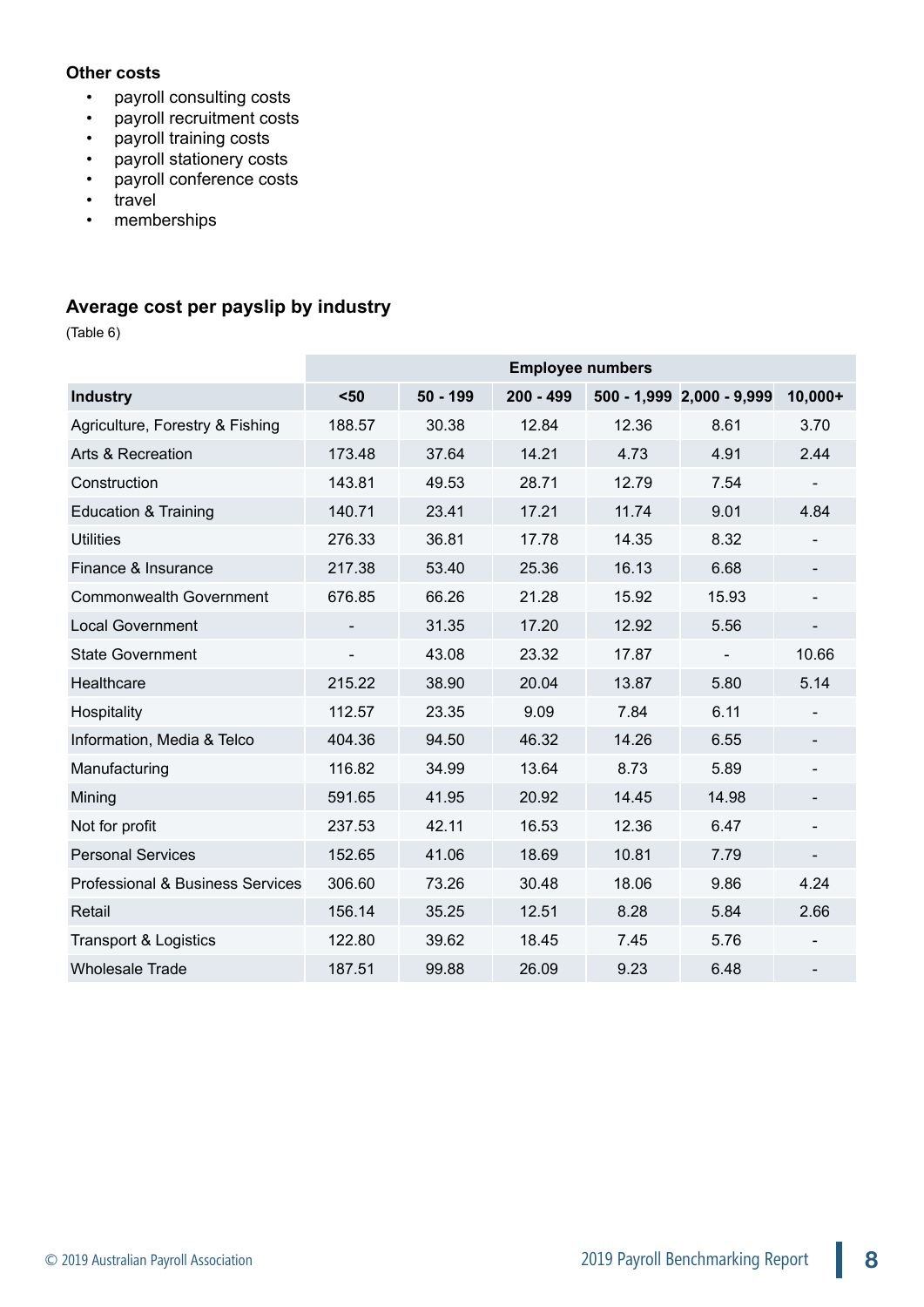## **Average payslip cost by employer size**

(Table 7)

|                         | <b>Average Total Cost</b> |
|-------------------------|---------------------------|
| <50 employees           | \$220.08                  |
| 50 - 199 employees      | \$63.68                   |
| 200 - 499 employees     | \$19.41                   |
| 500 - 1,999 employees   | \$12.48                   |
| 2,000 - 9,999 employees | \$7.50                    |
| 10,000+ employees       | \$4.94                    |

## **Average payslip cost by reporting lines**

(Table 8)

|                         | <b>Reporting lines</b> |                |              |  |  |  |  |
|-------------------------|------------------------|----------------|--------------|--|--|--|--|
|                         | <b>HR</b>              | <b>Finance</b> | <b>Other</b> |  |  |  |  |
| <50 employees           | 169.09                 | 240.79         | 196.09       |  |  |  |  |
| 50 - 199 employees      | 49.04                  | 71.16          | 31.97        |  |  |  |  |
| 200 - 499 employees     | 19.89                  | 19.13          | 19.79        |  |  |  |  |
| 500 - 1,999 employees   | 11.71                  | 13.39          | 8.33         |  |  |  |  |
| 2,000 - 9,999 employees | 8.07                   | 7.31           | 6.95         |  |  |  |  |
| 10,000+ employees       | 4.71                   | 3.55           | 8.97         |  |  |  |  |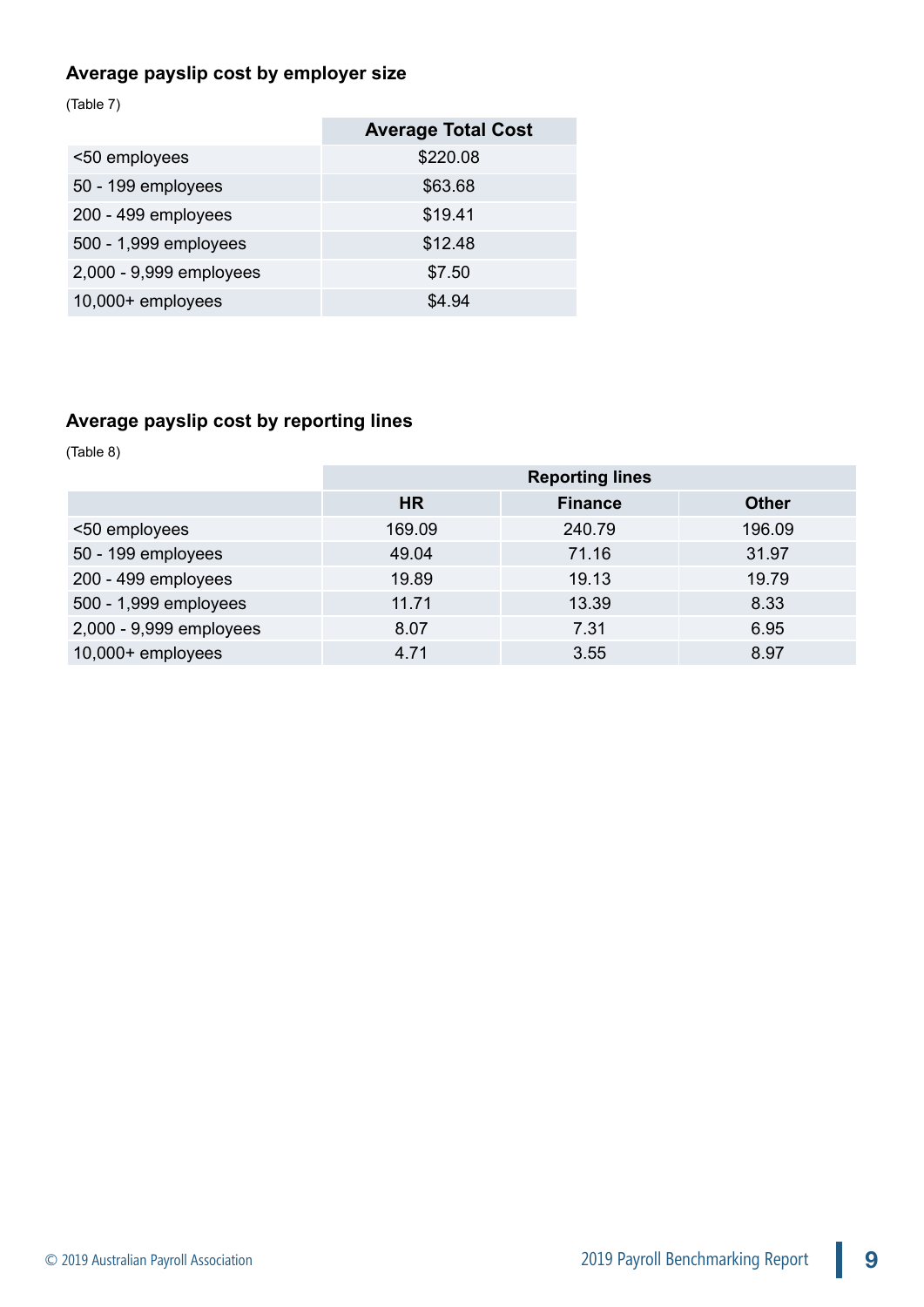# **Days of training per annum**

Payroll training days may include classroom training, bespoke internal training, online training, end of year training and payroll conferences.

Average days per person = 2.6

(Table 9)

| Category                | Days of training per payroll professional |
|-------------------------|-------------------------------------------|
| < 50 employees          | 2.3                                       |
| 50 - 199 employees      | 2.4                                       |
| 200 - 499 employees     | 22                                        |
| 500 - 1,999 employees   | 3.3                                       |
| 2,000 - 9,999 employees | 3.4                                       |
| 10,000+ employees       | 3.0                                       |

## **Average accuracy rate**

The average monthly accuracy rate is 99.55% with an average error rate of 0.45%.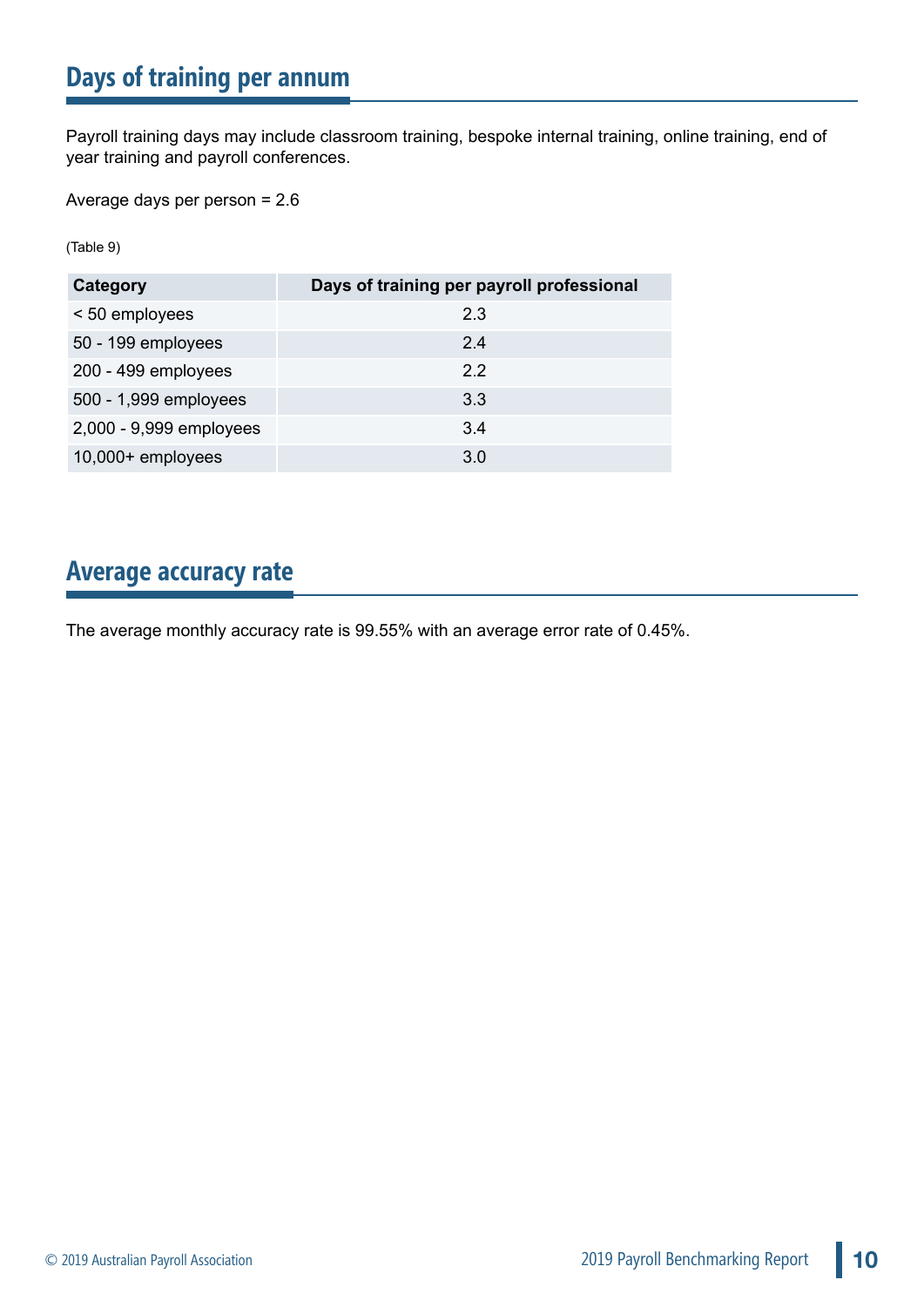# **Payroll market share**

Survey respondents were asked what payroll system they used. If the payroll system wasn't listed, 'other' could be chosen.

## **Market share top 5: All employee bands**

(Figure 5)



Top five payroll products represent **67.5%** of market share overall.



Top five payroll products represent **68%** of market share in this category.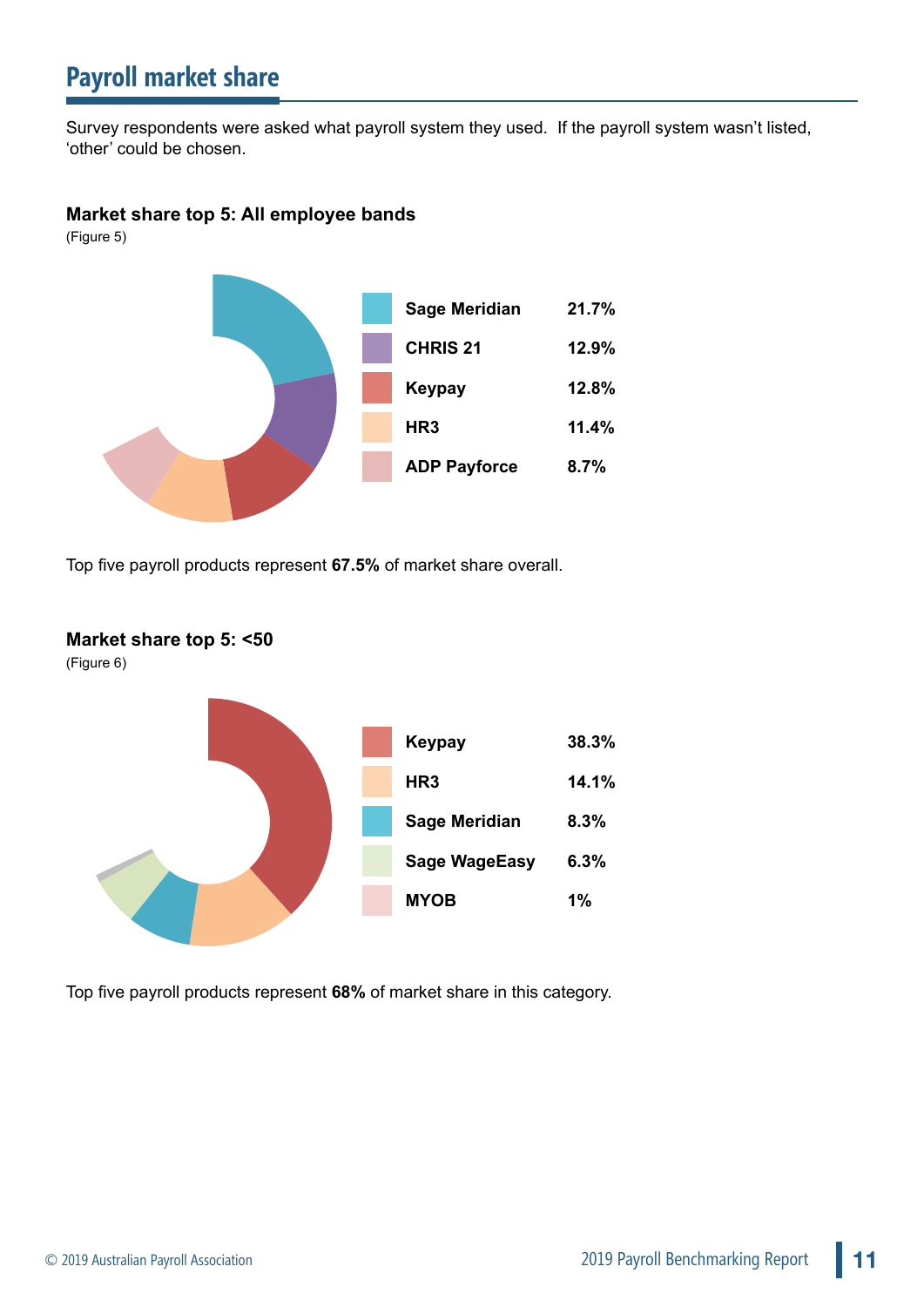## **Market share top 5: <200**

(Figure 7)



Top five payroll products represent **71.4%** of market share in this category.

## **Market share top 5: 200-499**

(Figure 8)



Top five payroll products represent **73.9%** of market share in this category.

## **Market share top 5: 500-1,999**

(Figure 9)



Top five payroll products represent **74.2%** of market share in this category.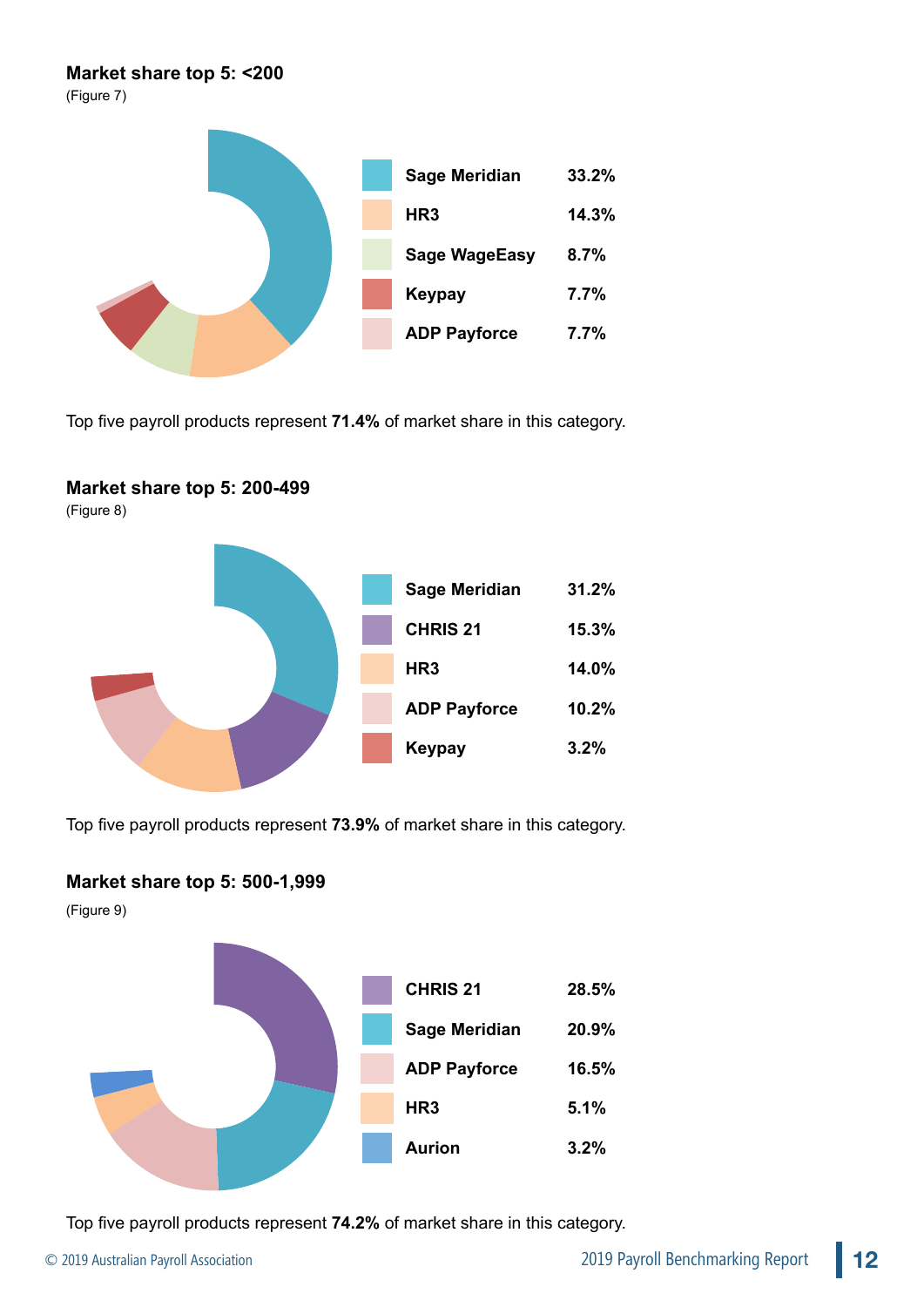## **Market share top 5: 2,000-9,999**

(Figure 10)



Top seven payroll products represent **72.3%** of market share in this category.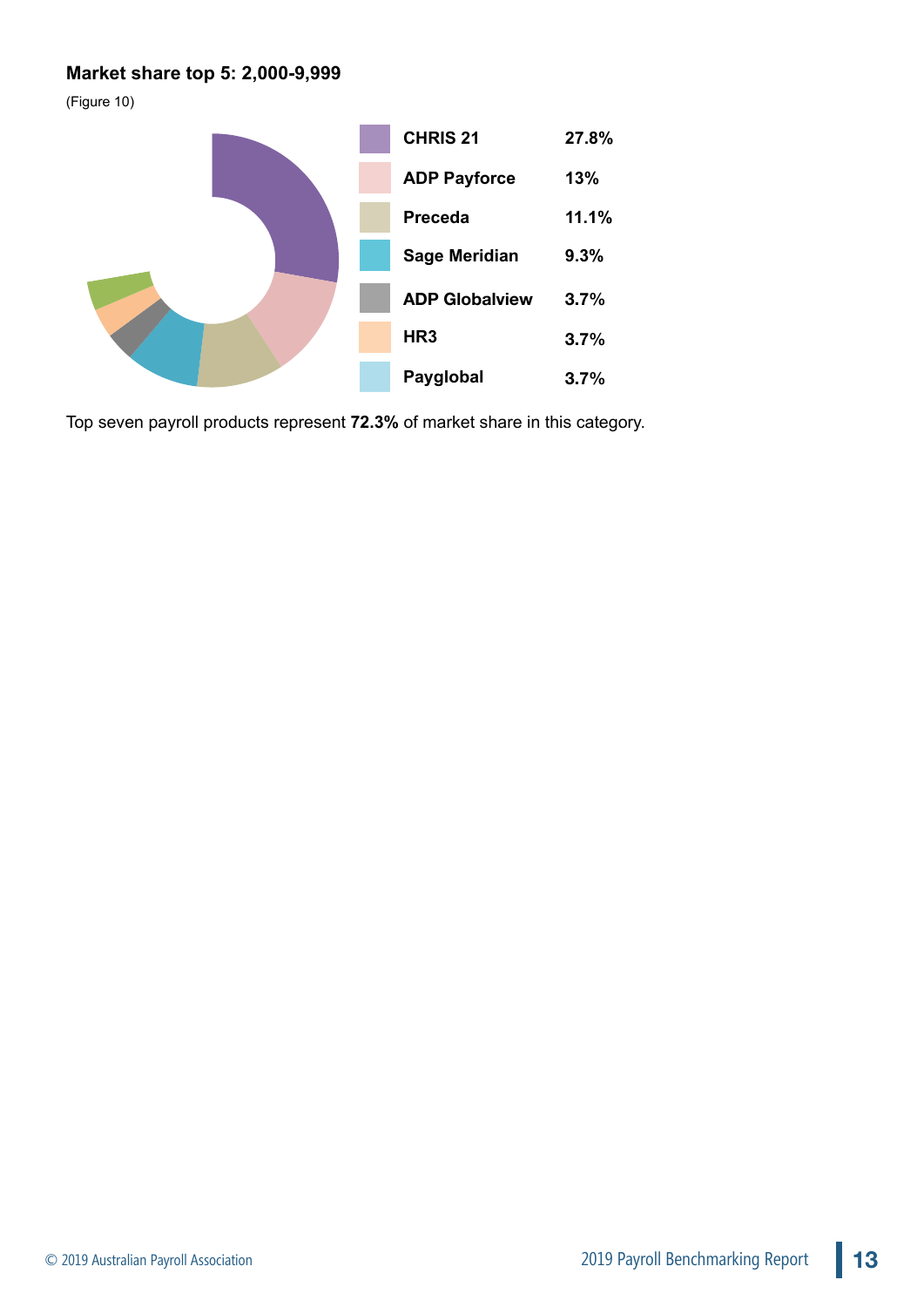# **Top 3 vendors by industry**

| <b>Agriculture, Foresty &amp; Fishery</b> |                 |         | <b>Arts &amp; Recreation</b> |                |       |  |
|-------------------------------------------|-----------------|---------|------------------------------|----------------|-------|--|
|                                           | 1 Sage WageEasy | 22.7%   |                              | Sage Meridian  | 27.4% |  |
|                                           | 2 ADP Payforce  | 13.6%   |                              | 2 ADP Payforce | 18.1% |  |
|                                           | 3 HR3           | $9.1\%$ |                              | 3 Payroll HQ   | 9.1%  |  |

| <b>Construction</b> |                |       | <b>Education &amp; Training</b> |               |     |  |
|---------------------|----------------|-------|---------------------------------|---------------|-----|--|
|                     | Keypay         | 20.5% |                                 | Sage Meridian | 24% |  |
|                     | 2 ADP Payforce | 11.4% |                                 | 2 HR3         | 18% |  |
|                     | 3 HR3          | 9.1%  |                                 | Keypay        | 12% |  |

| <b>Utilities</b> |                 |       | <b>Finance &amp; Insurance</b> |                 |       |  |
|------------------|-----------------|-------|--------------------------------|-----------------|-------|--|
|                  | CHRIS21         | 17.6% |                                | CHRIS21         | 20.6% |  |
|                  | 2 Sage Meridian | 17.6% |                                | 2 Sage Meridian | 19.1% |  |
|                  | Keypay          | 11.8% |                                | Keypay          | 11.1% |  |

| <b>Healthcare</b> |                     |       | <b>Hospitality</b> |                 |       |
|-------------------|---------------------|-------|--------------------|-----------------|-------|
|                   | <b>ADP Payforce</b> | 16.7% |                    | Sage Meridian   | 19.6% |
|                   | CHRIS21             | 16.7% |                    | 2 Sage WageEasy | 19.6% |
|                   | Keypay              | 13.9% |                    | Keypay          | 17.4% |

| <b>Information, Media &amp; Telco</b> |                 |       |  | <b>Manufacturing</b> |       |
|---------------------------------------|-----------------|-------|--|----------------------|-------|
|                                       | CHRIS21         | 20.8% |  | 1 Sage Meridian      | 31.3% |
|                                       | 2 Sage Meridian | 20.8% |  | 2 HR3                | 20.9% |
|                                       | 3 Keypay        | 12.5% |  | 3 ADP Payforce       | 16.4% |

| <b>Not for Profit</b> |               |          | <b>Professional &amp; Business Services</b> |                 |       |
|-----------------------|---------------|----------|---------------------------------------------|-----------------|-------|
|                       | Sage Meridian | 28.3%    |                                             | Keypay          | 19.8% |
|                       | 2 HR3         | $17.2\%$ |                                             | 2 Sage Meridian | 14.4% |
|                       | 3 CHRIS21     | 16.2%    |                                             | 3 HR3           | 12.6% |

| <b>Retail</b>   |          |  | <b>Transportation &amp; Logistics</b> |       |
|-----------------|----------|--|---------------------------------------|-------|
| HR <sub>3</sub> | $19.7\%$ |  | Sage Meridian                         | 34.9% |
| 2 Sage Meridian | 14.8%    |  | 2 CHRIS21                             | 9.3%  |
| Keypay          | 13.1%    |  | Keypay                                | 9.3%  |

| <b>Wholesale Trade</b> |                 |       |  |  |
|------------------------|-----------------|-------|--|--|
|                        | 1 Sage Meridian | 47.5% |  |  |
|                        | 2 HR3           | 15%   |  |  |
| 3                      | Keypay          | 10%   |  |  |

## **Arts & Recreation**

| 1 Sage Meridian | 27.4%   |
|-----------------|---------|
| 2 ADP Payforce  | 18.1%   |
| 3 Payroll HQ    | $9.1\%$ |

| <b>Construction</b> |         |  | <b>Education &amp; Training</b> |                 |     |  |  |
|---------------------|---------|--|---------------------------------|-----------------|-----|--|--|
|                     | 20.5%   |  |                                 | 1 Sage Meridian | 24% |  |  |
| prce                | 11.4%   |  |                                 | 2 HR3           | 18% |  |  |
|                     | $9.1\%$ |  |                                 | 3 Keypay        | 12% |  |  |

| <b>Utilities</b> |       | <b>Finance &amp; Insurance</b> |       |  |  |  |
|------------------|-------|--------------------------------|-------|--|--|--|
|                  | 17.6% | 1 CHRIS21                      | 20.6% |  |  |  |
|                  | 17.6% | 2 Sage Meridian                | 19.1% |  |  |  |
|                  | 11.8% | 3 Keypay                       | 11.1% |  |  |  |

| <b>Hospitality</b> |               |       |  |  |  |
|--------------------|---------------|-------|--|--|--|
| 1.                 | Sage Meridian | 19.6% |  |  |  |
| 2                  | Sage WageEasy | 19.6% |  |  |  |
| 3                  | Keypay        | 17.4% |  |  |  |

| <b>Manufacturing</b> |                     |       |  |  |
|----------------------|---------------------|-------|--|--|
| 1                    | Sage Meridian       | 31.3% |  |  |
|                      | 2 HR3               | 20.9% |  |  |
| 3 <sup>2</sup>       | <b>ADP Payforce</b> | 16.4% |  |  |

## **Not for Profit Professional & Business Services**

|   | 1 Keypay        | 19.8%    |
|---|-----------------|----------|
|   | 2 Sage Meridian | $14.4\%$ |
| 3 | HR3             | 12.6%    |

## **Transportation & Logistics**

| 1 Sage Meridian | 34.9%   |
|-----------------|---------|
| 2 CHRIS21       | $9.3\%$ |
| 3 Keypay        | $9.3\%$ |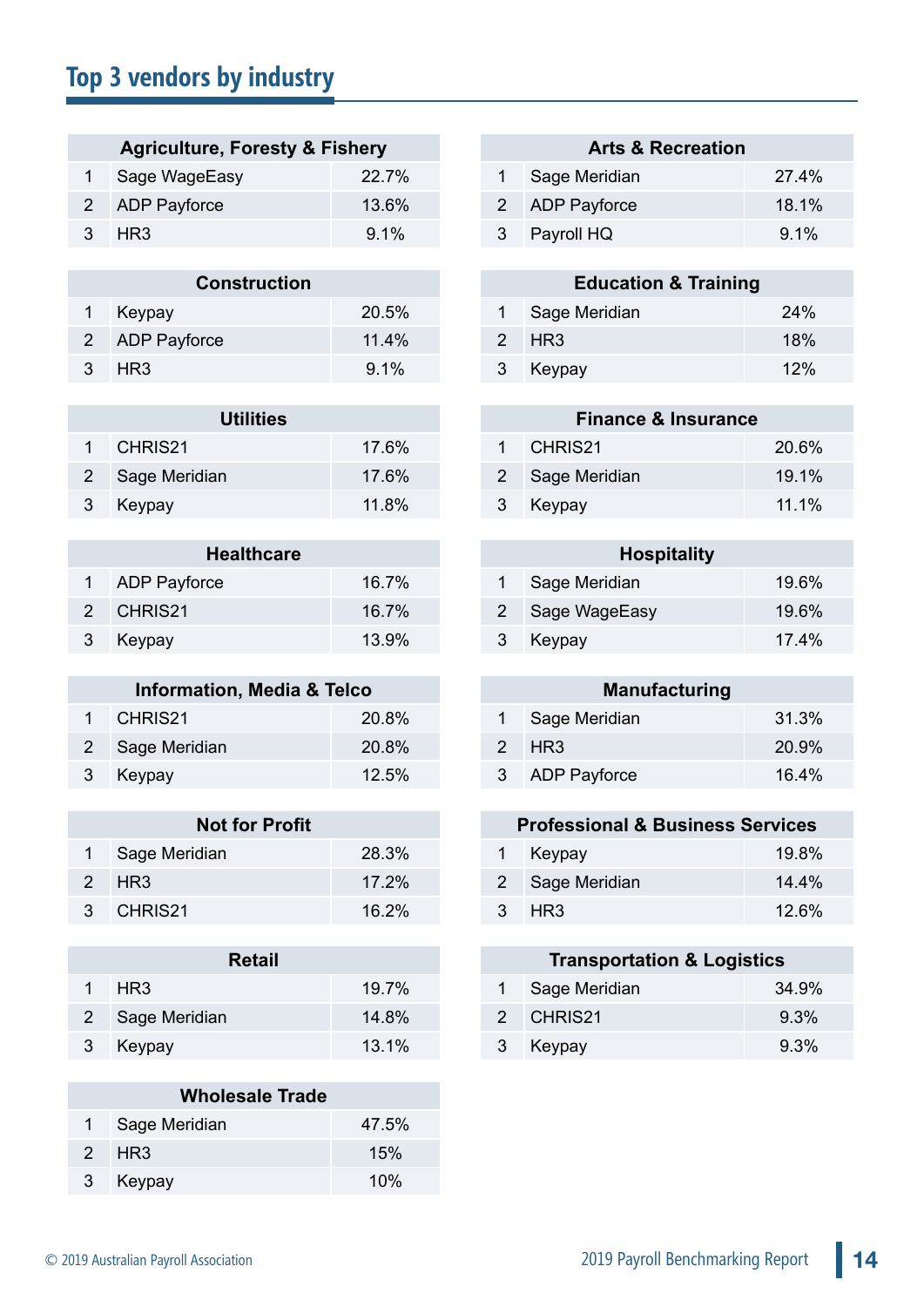# **Outsourcing market share**

Overall, the top five outsourcing products by market share have a total of **74%** of the market.

## **Outsourcing Market share top 5**

(Figure 11)

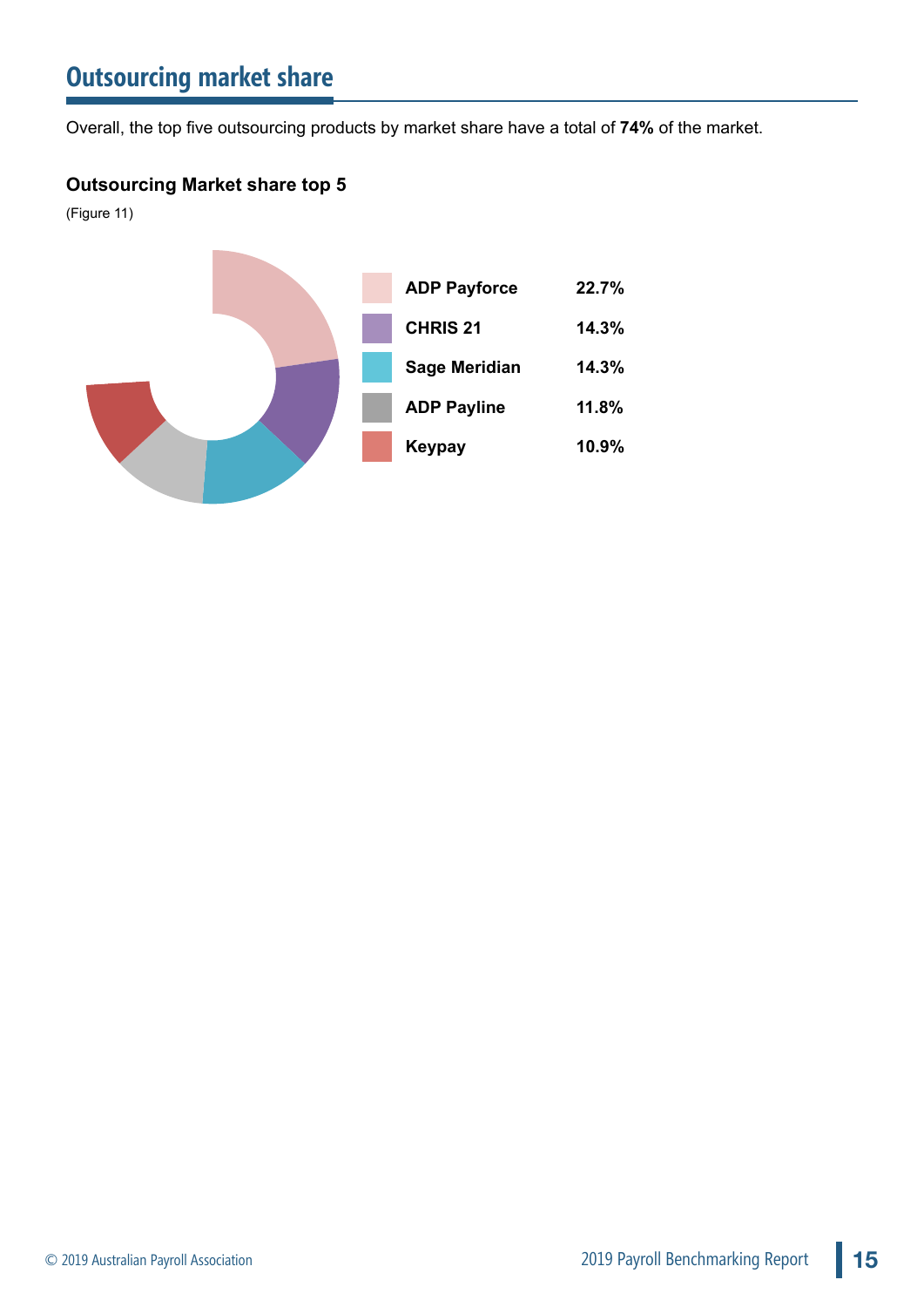**Percentage of employers supported by payroll support organisations** (Figure 14)



## **Payroll Support - no membership**

(Table 7)

|                         | % no membership |
|-------------------------|-----------------|
| <50 employees           | 77.2%           |
| 50 - 199 employees      | 51.1%           |
| 200 - 499 employees     | 39.5%           |
| 500 - 1,999 employees   | 19%             |
| 2,000 - 9,999 employees | 4.2%            |
| 10,000+ employees       | $< 1\%$         |

To join APA, please visit **<www.austpayroll.com.au/membership>**

# **Qualified payroll staff figures**

The vast majority of payroll professionals remain without a payroll qualification. In total 10.1% of payroll professionals have a competency based payroll qualification. This is increased from 6.2% in 2017 and 8.9% in 2018.

For more details about these qualifications, please visit Australian Payroll Institute at **[www.payroll.edu.au](https://www.payroll.edu.au/)**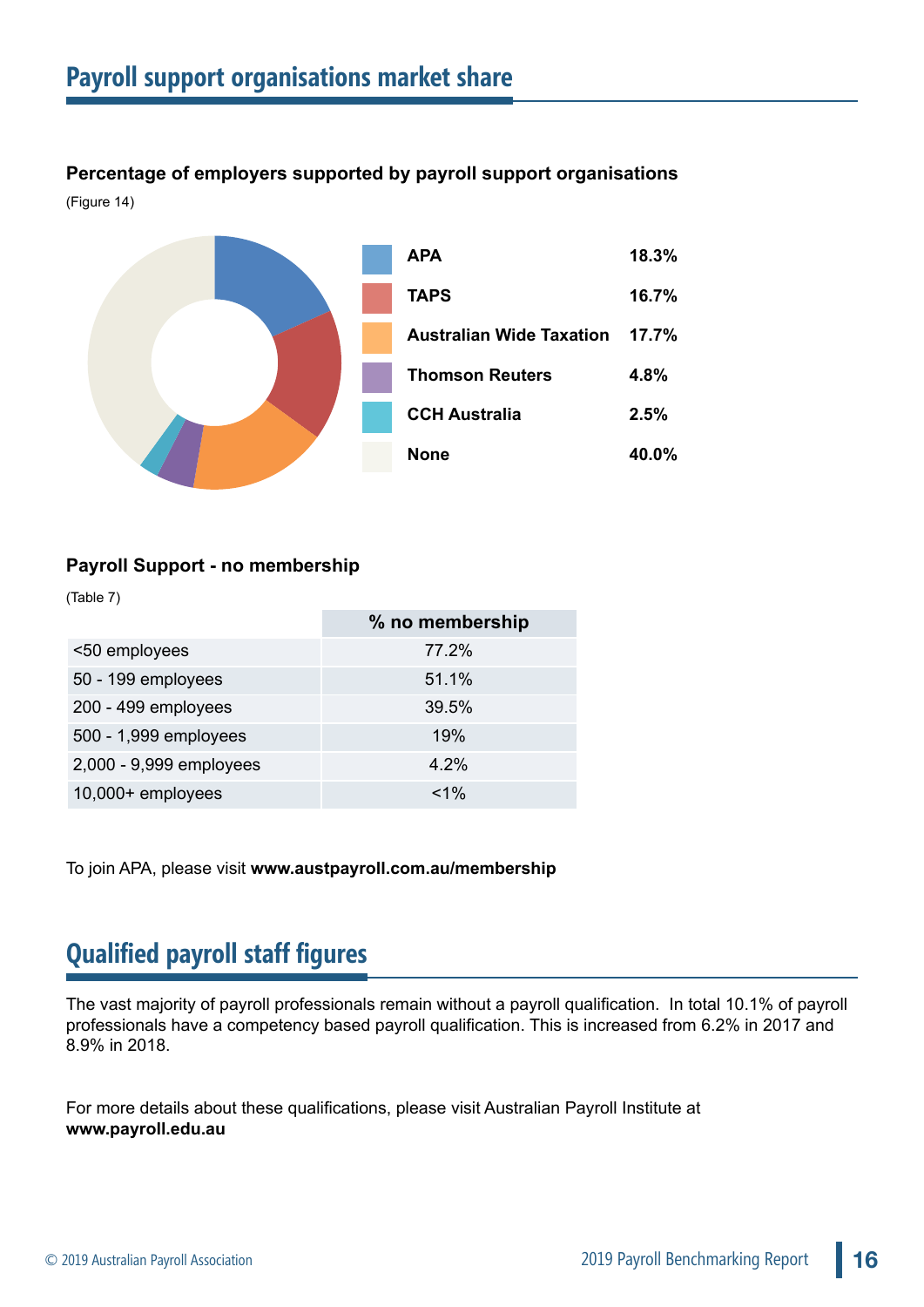# **Where to from here?**

Payroll benchmarking is a balancing act between the need for governance and compliance in the payroll function versus the cost of delivery. It's only at the intersection of compliance and efficiency that organisations can rest easy that they have a highly valued payroll operation that is providing tangible value to their organisation.

There are only three things that cause payroll problems. It's only when you have all three areas working together as best practice that you can find that payroll intersection. The three problem areas are People, Processes and Technology.

If two or more of these areas are substandard, you can have any combination of problems in your payroll that typically puts an organisation at financial, governance and compliance risk.

## **People**

Without the right people in your payroll team, it is impossible to deliver a high quality payroll operation. Good payroll people are hard to find, they expect and deserve high wages and are generally not looking for new jobs because they are being actively retained by their employer.

The best payroll professionals are qualified, preferably with a Certificate IV in Payroll Administration or Diploma of Payroll Management, have great attention to detail, see customer service as a critical part of doing their job well, accept accountability, understand the need for discretion, are process driven and are always thinking about continuous improvement.

Most payroll mistakes are made because the payroll team genuinely don't have the knowledge or training that they require to do their job. Regular training is critical as payroll legislation, thresholds and rates change every year.

The most valuable and sought after skills for payroll professionals now and in the future is a solid sense of customer service. Many payroll professionals are very competent at a technical level, but without the ability to communicate, that knowledge is unable to be shared widely in the business.

## **Technology**

Not so long ago the most technologically advanced employers were using bundy clocks and cards. These were being 'extended' in the pay office and keyed into payroll systems.

These days technology is being developed at a rate unlike we have ever seen before. There is now payroll technology which uses mobile and geotracking to those being delivered on handheld devices and smart phones. The key is to use technology that works with the specific requirements of your organisation and not just for technology's sake.

## **Processes**

Contrary to popular opinion relating to just 'doing the pays', a payroll process should be developed and constantly improved to consider risk, fines, efficiency and governance. If your processes aren't structured, the best people and technology won't provide you with the payroll outcomes you are looking for.

All these three things have an effect on compliance and efficiency in your payroll operation. Once all are in alignment you are best placed to maximise all three areas of payroll and turn a business cost into an operational asset.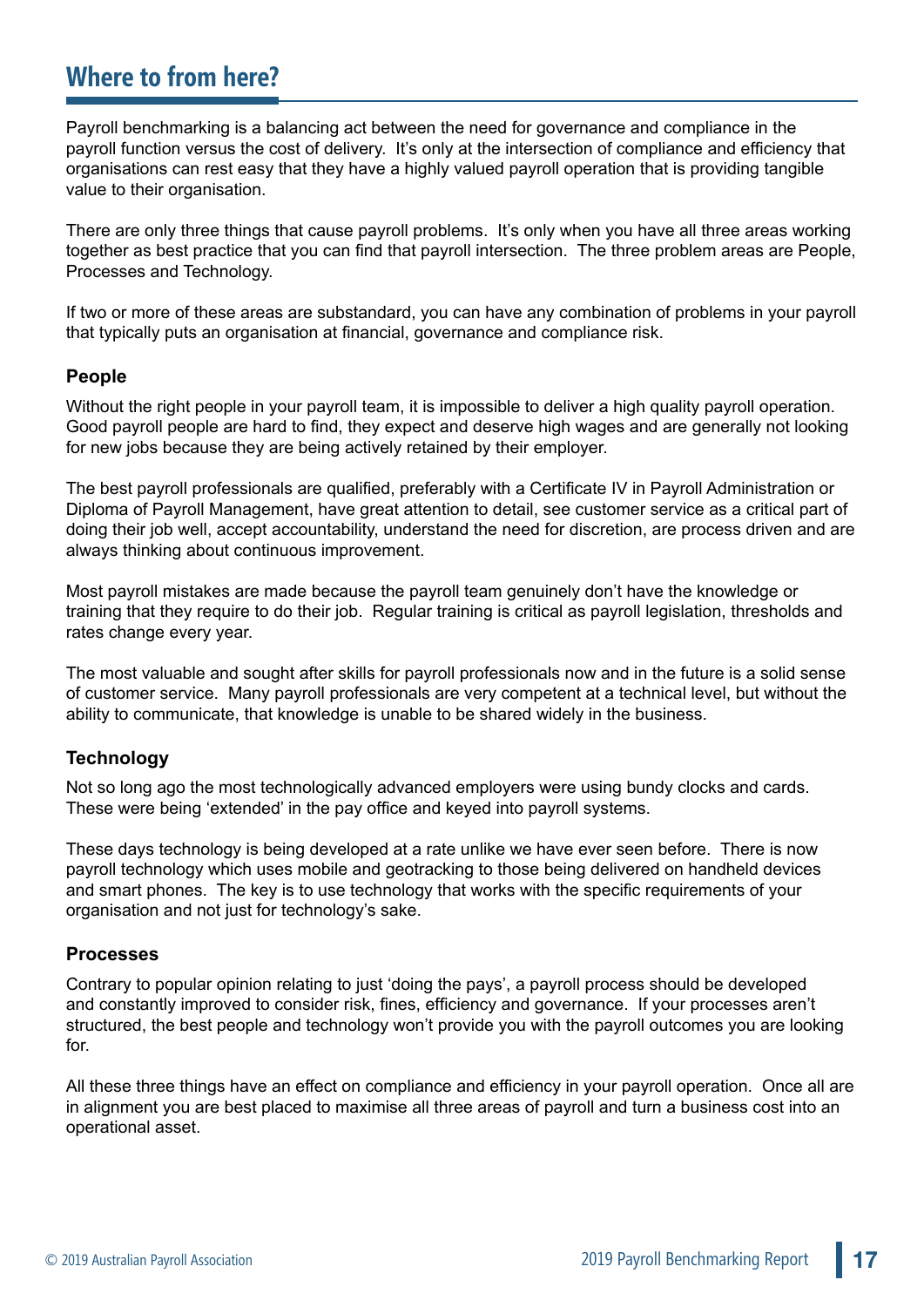Our goal is to support Australian businesses to ensure compliance and efficiency in the payroll operation. We believe that payroll can offer tangible value if delivered correctly.

Australian Payroll Association specialises in:

## **Comprehensive payroll support and advice**

Our members have access to our payroll helpline as well as our online portal of payroll best practice guides and resources.

## **Specialist payroll consulting**

We can provide advisory services and recommendations for all payroll challenges.

We regularly complete Payroll Process Audits and Payroll Compliance Audits for some of Australia's largest employers, saving them millions of dollars per annum by improving the quality and efficiency of their payroll operations.

We also work with organisations to evaluate and select payroll technology to ensure you get the best fit for your requirements.

## **Specialist payroll recruitment**

When you can't find the right people for your payroll team, we can assist by leveraging our contacts to find you someone who fits. We never advertise, so exercise complete discretion in our recruitment processes.

## **Nationally Accredited payroll qualifications**

The Certificate IV in Payroll Administration and Diploma of Payroll Management are the industry standard in payroll education. They are the only payroll qualifications on the Australian Qualifications Framework, can be started at any time and are delivered via an online learning portal.

## **Practical payroll training**

Whether online, onsite or in a classroom, Australian Payroll Association provides payroll training from Fundamentals to Masterclass.

We often deliver bespoke payroll training based on your industry, organisation and knowledge gaps.

## **Payroll knowledge assessments**

Want to understand your current payroll capability? Our online payroll knowledge test will discover where the training needs in your team are.

## **Payroll events**

Our annual conference is the largest payroll event in Australia and provides for both strategic and technical payroll topics. This year it is being held on 20 September 2019 at International Convention Centre in Sydney.

## **For more details or to sign up for our free weekly payroll newsletter, please visit [www.austpayroll.com.au](https://www.austpayroll.com.au/newsletter-sign-up/)**